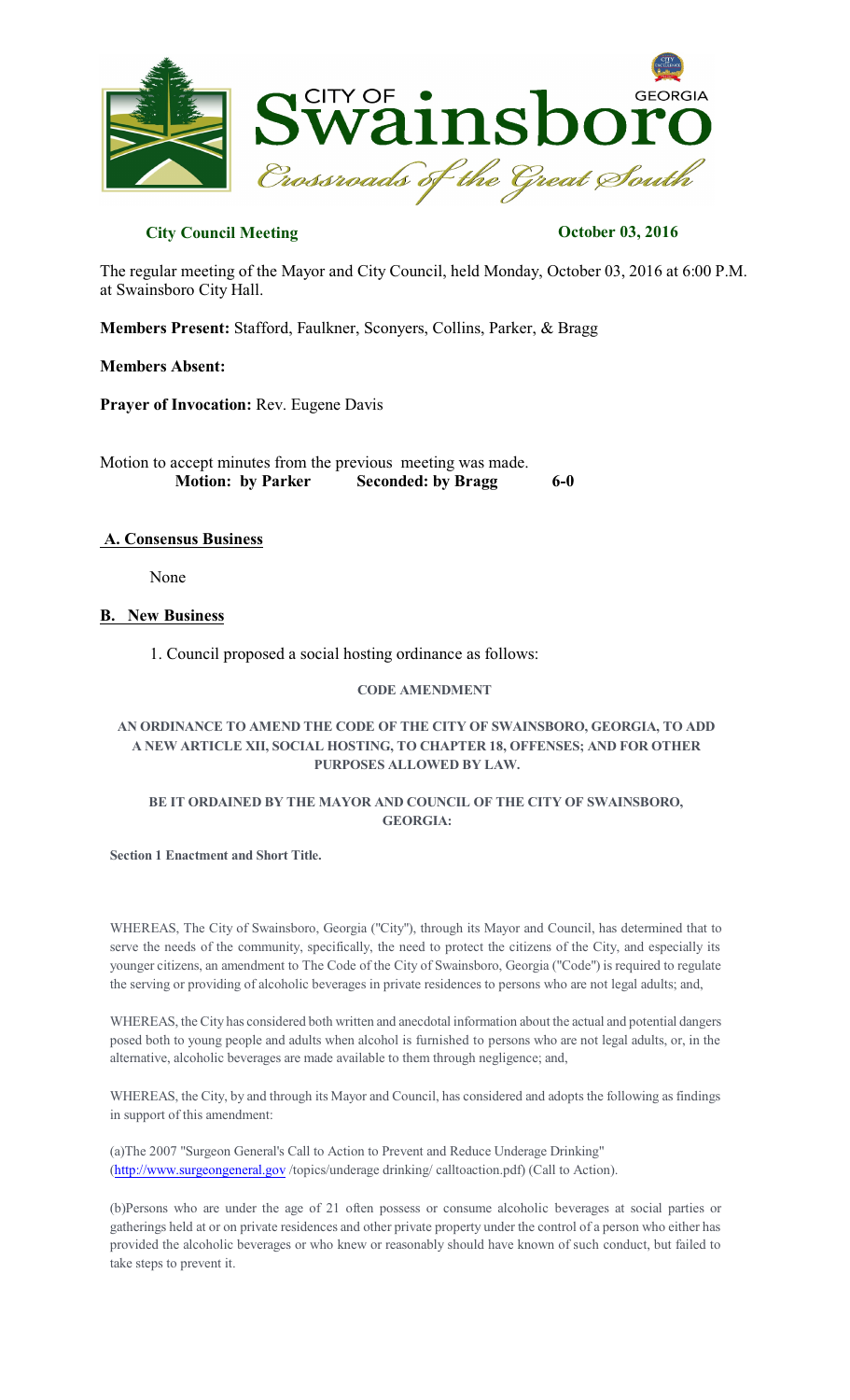(c)Underage drinking creates secondhand effects that can put others at risk. Loud and unruly behavior, property destruction, unintentional injuries, violence, and even death because of underage alcohol use afflict innocent parties. For instance, about 45% of people who die in car crashes involving a drinking driver under the age of 21 are people other than the driver, according to the Call to Action.

(d)Law enforcement agency responses to disturbances involving underage consumption of alcoholic beverages at gatherings at or on dwelling units, private residences or other private property frequently require the use of extensive public resources, the cost of which should be borne by those responsible for the disturbances. Further, the ability of law enforcement personnel to effectively respond to such disturbances is adversely impacted by the absence of legislation by which adults providing alcoholic beverages to underage persons, directly or indirectly, may be held accountable, thus putting the community at large at risk.

#### Section 1 Enactment and Short Title

WHEREAS, it is the intent of the City that its law enforcement and Code enforcement officers be enabled to pursue and prosecute those responsible for furnishing alcoholic beverages to minors in social settings, either directly or indirectly; and,

WHEREAS, this amendment is necessary to further the general safety, health and welfare of the citizens of the City;

Now, therefore, the Mayor and Council of the City of Swainsboro, Georgia, hereby enact and adopt the following Amendment to The Code of the City of Swainsboro, Georgia.

Section 2 Amendment to Code Chapter 18 to add article XII, titled "Regulation of Social Hosting".

The Code of the City is hereby amended by reserving Sections 18-341 through 18-349 and by adding a new Article XII to Chapter 18 of the Code, to be titled "Regulation of Social Hosting" as follows:

"ARTICLE XII. REGULATION OF SOCIAL HOSTING Sec. 18-350. Definitions.

As used in this article, the following terms have the following meaning unless the context clearly requires otherwise:

*Dwelling unit* means, without limitations, any single or multi-family residence including, but not limited to, any apartment, cabin, condominium, townhouse, duplex, manufactured home, recreational vehicle or house and the land upon which it is located, whether owned, leased, rented, or occupied for no compensation by the occupant or occupants.

*Gathering* means an assembled group of two or more people for the purpose of a social occasion or activity.

*Legal guardian means* a person who is lawfully vested with the power and charged with the duty of taking care of an underage person.

*Other private property* includes the following locations when that location is occupied by one or more persons on a temporary or permanent basis; occupied as a temporary or permanent dwelling or residence for a gathering; or owned, leased, rented, or used with or without compensation for a gathering:

- 1. A hotel or motel room;
- 2. An assembly hall or meeting room;
- 3. A common room of a dwelling unit, when used for a gathering;
- 4. A site on a privately owned campground;
- 5. A privately owned vacant lot;
- 6. Privately owned land or real estate of any type.

*Parent means* any person who is a natural, biological, adoptive, or foster parent and such terms means a stepparent or a person who stands in *loco parentis.*

*Person who has a right of possession* includes, with respect to a private residence or other private property, the person who owns title to the property, the tenant or lessee, the landlord, the person or persons in charge of the dwelling unit, residence or other property, and the social host (as defined below).

*Private residence means* a dwelling unit occupied on a temporary or permanent basis when used for a gathering and any other part of the property upon which the dwelling unit is located, including, but not limited to garages,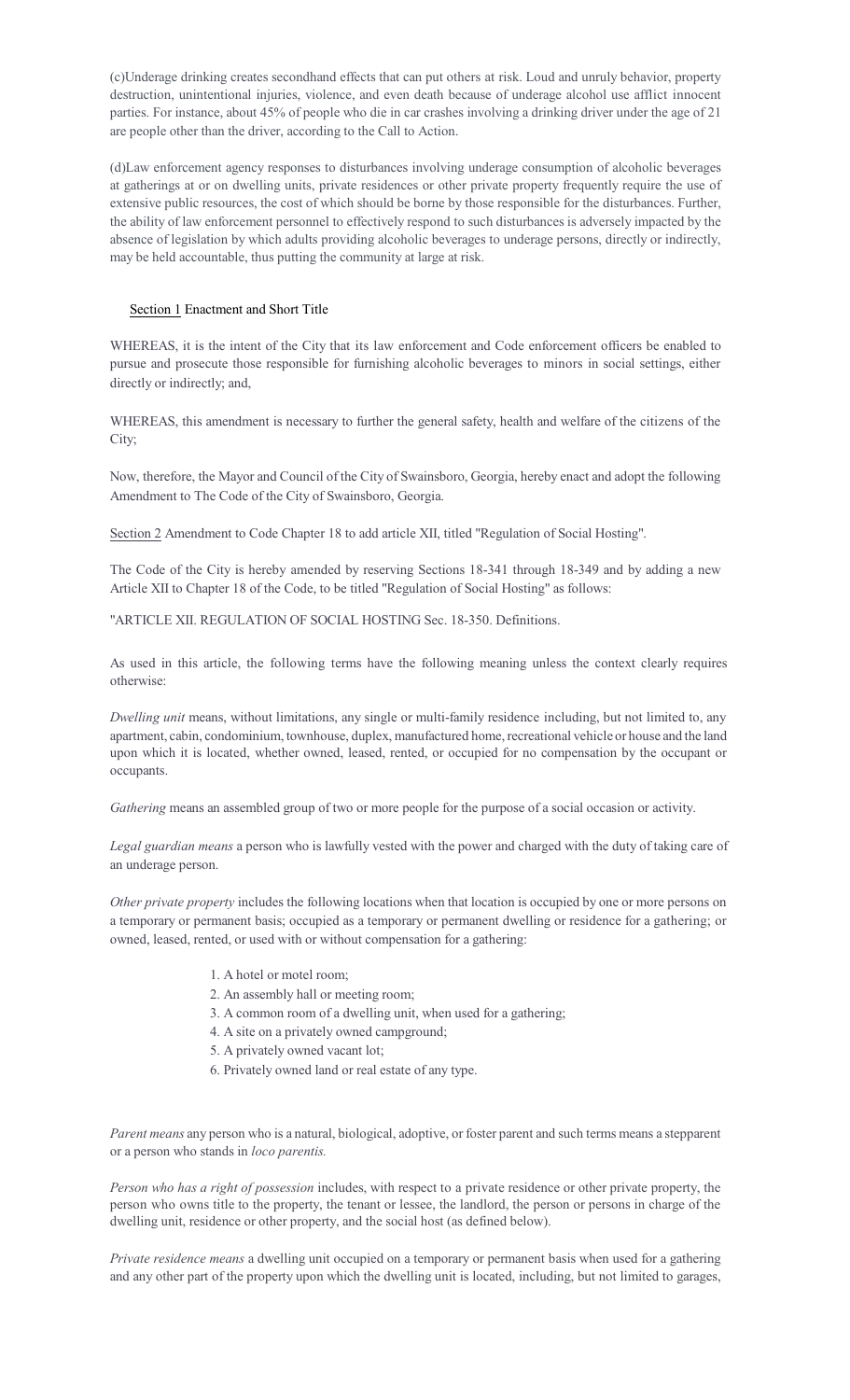*Reasonable steps* mean steps that include, but not limited to:

- (1) Controlling access to alcoholic beverages;
- (2) Controlling the quantity of alcoholic beverages;
- (3) Verifying the age of persons at a gathering by inspecting government issued
- identification cards, such as a driver's license; and,
- (4) Supervising and monitoring the activities of underage persons at a gathering.

*Social host* means the person or persons who organize, supervise, officiate, conduct or control a gathering at or on a dwelling unit, private residence, or other private property owned, leased, or otherwise controlled by that person or those persons; and shall include any person or persons receiving money or any other type of consideration for granting access to a gathering at a dwelling unit, a private residence, or other private property owned, leased or otherwise controlled by that person or persons.

*Under age person means* any person who is under 21 years of age.

#### **Sec. 18-351. Prohibition.**

(a) *It is* a violation of this article for a social host or any person to knowingly host, permit, or allow a gathering to take place or continue at or on any dwelling unit, private residence, or other private property if any underage persons at that gathering possesses or consumes any alcoholic beverage and the social host or person knows or should have known, of such possession or consumption after taking all reasonable steps to prevent alcoholic beverage possession or consumption by underage persons.

(b) It is a violation ofthis article for the parent or legal guardian of an underage person to knowingly allow that person to attend a gathering if the parent or legal guardian knows or reasonably should have known that the underage person will possess or consume any alcoholic beverage at that gathering, except as may otherwise be permitted by state law.

{c) It is a violation of this article for any person to fail to take all reasonable steps to prevent the possession or consumption of alcoholic beverages by any underage person at a gathering.

### **Sec. 18-352. Protected activities.**

(a) Activities which are otherwise legally protected by state or federal law are exempt from the prohibitions set out in Sec. 18-281 above, specifically, but not limited to, those activities protected pursuant to the provisions of O.C.G.A §3-3-23.

(b) The exemptions for protected activities set out above shall no longer apply if an underage person leaves the private residence intoxicated and is found in public.

#### **Sec. 18-353. Separate violation for each incident.**

Each incident in violation of this article shall constitute a separate offense.

#### **Sec. 18-354. Enforcement authority.**

Citations for violation of the activities prohibited in this article may be written by officers of the City Police Department, anyCityCode Enforcement Officer, the City Manager, the City Attorney or any other person designated and authorized by the Mayor and Council of the City and shall be prosecuted in the City Municipal Court.

### **Sec. 18-355. Penalties.**

Any person violating any provision of this article shall be punished as provided in Sec. 1-6 of this Code."

Section 3 Repealer. All ordinances or parts of ordinances in conflict with the amended ordinance are hereby repealed to the extent of such conflict.

Section 4 Effective Date. This Amendment shall be effective upon its adoption by the Mayor and Council.

Motion was made to consider the proposed ordinance. **Motion: by Parker Seconded: by Sconyers 6-0**